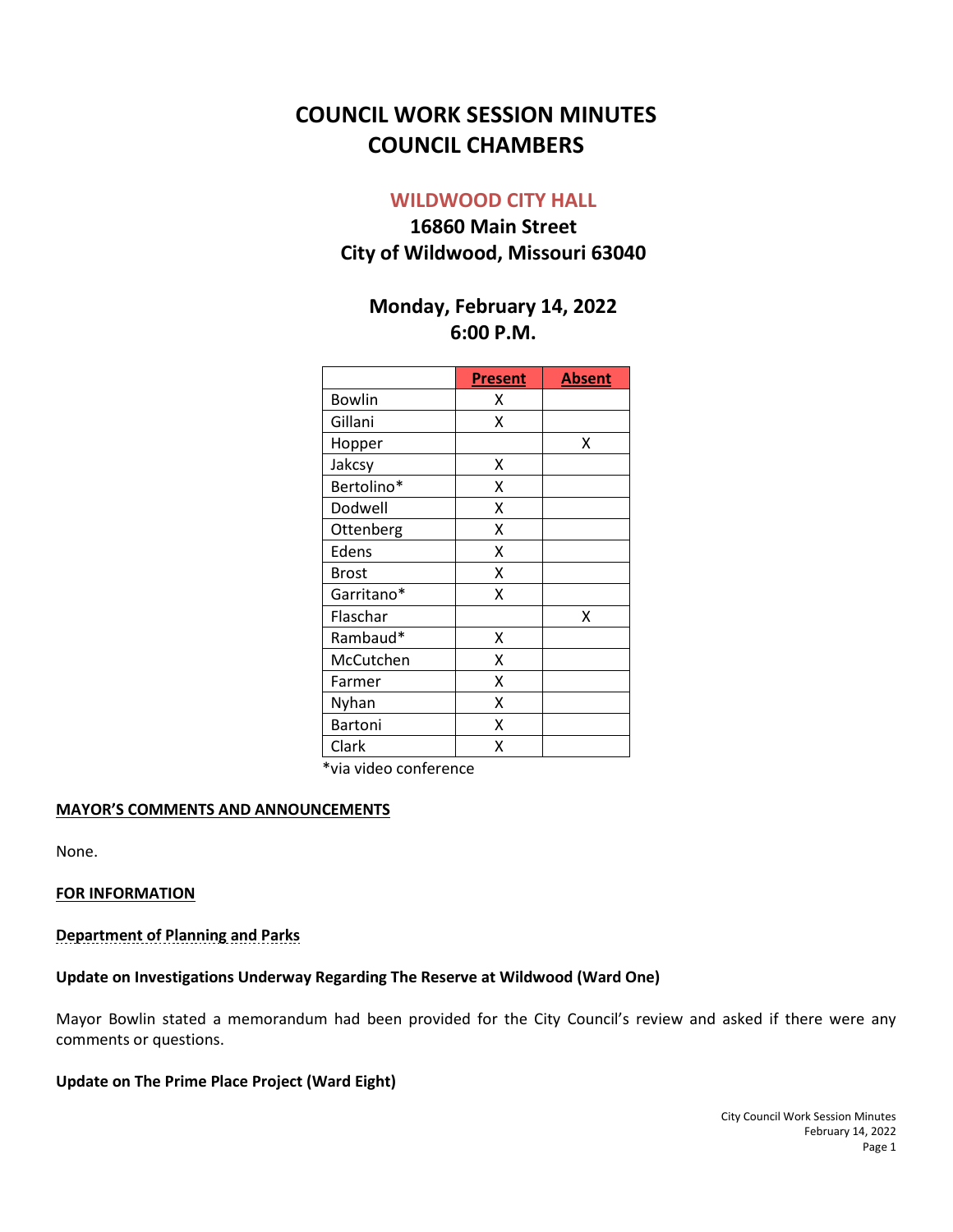Mayor Bowlin stated a memorandum had been provided for the City Council's review and asked if there were any comments or questions.

#### **Update on Center Avenue Dedication (Ward Eight)**

Mayor Bowlin stated a memorandum had been provided for the City Council's review and asked if there were any comments or questions.

Discussion was held regarding the following: update on obtaining easements.

## **Update on Birch Forest Drive Turnaround (Ward Five)**

Mayor Bowlin stated a memorandum had been provided for the City Council's review and asked if there were any comments or questions.

## **Wildwood Celebration Commission**

## **Update of the 2022 Celebrate Wildwood Event – Selection of Location Venue (Wards – All)**

Mayor Bowlin stated a memorandum had been provided for the City Council's review and asked if there were any comments or questions.

#### **Planning and Parks Committee**

## **Update of Major Options for Fencing and Permitting Requirements (Wards – All)**

Mayor Bowlin stated a memorandum had been provided for the City Council's review and asked if there were any comments or questions.

Discussion was held regarding the following: including homes that are not part of subdivisions, where the committee was at in the process of this topic, and when a draft ordinance could be expected from the committee.

#### **Overview of Recent Development Trends within Wildwood (Wards - All)**

Mayor Bowlin stated a memorandum had been provided for the City Council's review and asked if there were any comments or questions.

#### **2022 Recreation Event Schedule (Wards – All)**

Mayor Bowlin stated a memorandum had been provided for the City Council's review and asked if there were any comments or questions.

Discussion was held regarding the following: adding the Lawn and Garden Summit to the City website's calendar of events and the Parks and Recreation app.

#### **Proposal for Fence Replacements along Wildwood Greenway Corridor (Ward Eight)**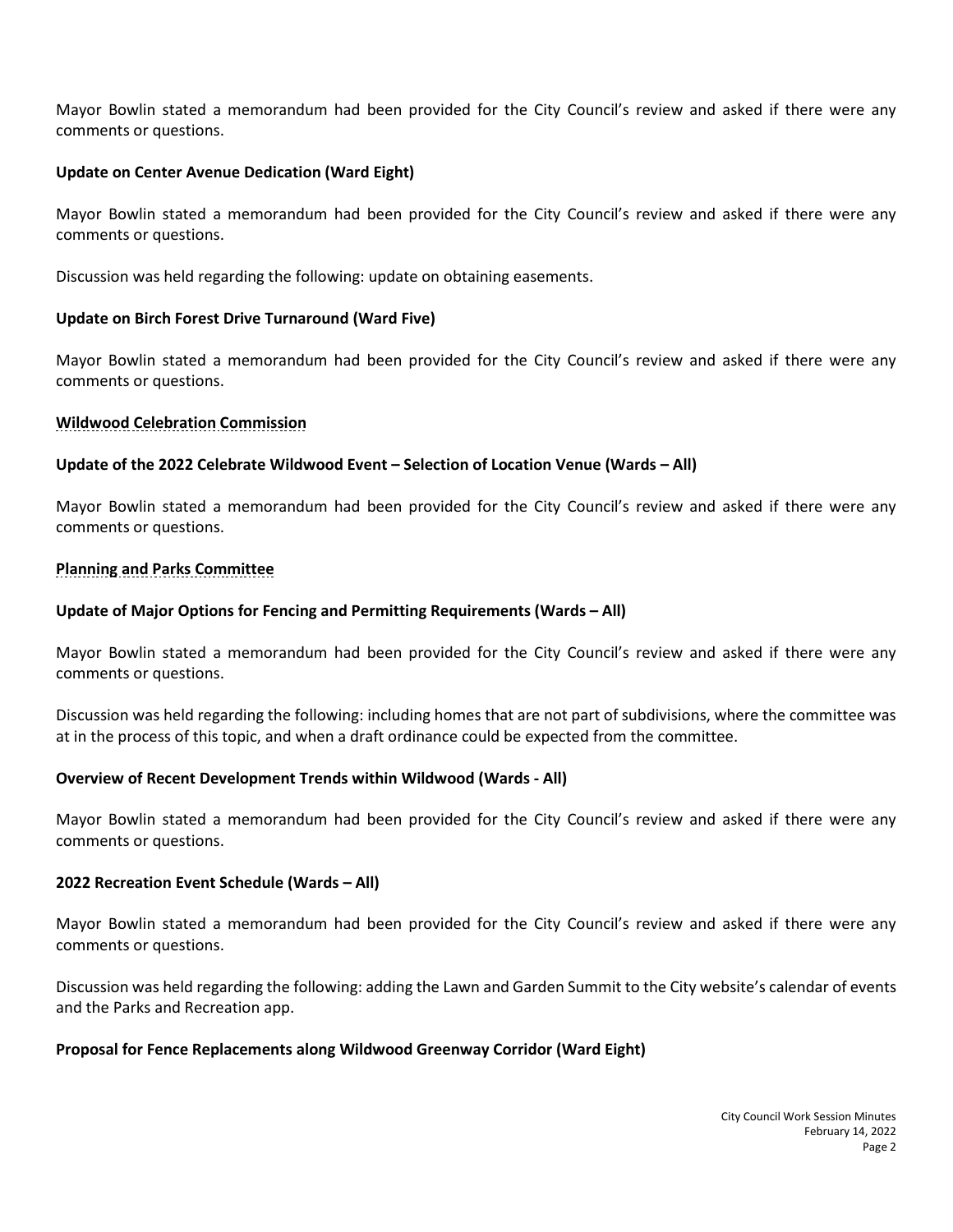Mayor Bowlin stated a memorandum had been provided for the City Council's review and asked if there were any comments or questions.

### **Update on In-Person and Virtual Recreation Programs (Wards - All)**

Mayor Bowlin stated a memorandum had been provided for the City Council's review and asked if there were any comments or questions.

## **Update on Facility Reservations, Event Registrations, and Ongoing and Long-Term Maintenance Costs for Parks and Trail Facilities (Wards – All)**

Mayor Bowlin stated a memorandum had been provided for the City Council's review and asked if there were any comments or questions.

## **Department of Administration**

#### **2021-2025 Strategic Plan Goals (Wards – All)**

Mayor Bowlin asked if there were any comments or questions.

## **Improvements to Old State Road Over Next Five Years (Ward Seven and Eight)**

Mayor Bowlin stated a memorandum had been provided for the City Council's review and asked if there were any comments or questions.

#### **Fire Risks in the Area – Council Member Lauren Edens (Wards – All)**

Mayor Bowlin asked if there were any comments or questions.

#### **Lawn and Garden Summit Flyer – Council Member Lauren Edens (Wards – All)**

Mayor Bowlin stated a flyer had been provided for the City Council's review and asked if there were any comments or questions.

#### **February 14, 2022 City Council Meeting Agenda Items**

Mayor Bowlin asked if there were any comments or questions.

#### **FOR ACTION**

## **Department of Planning and Parks**

#### **'Commercial Vehicle' Definition and Test Period (Wards – All)**

Mayor Bowlin stated a memorandum had been provided for the City Council's review and asked if there were any comments or questions.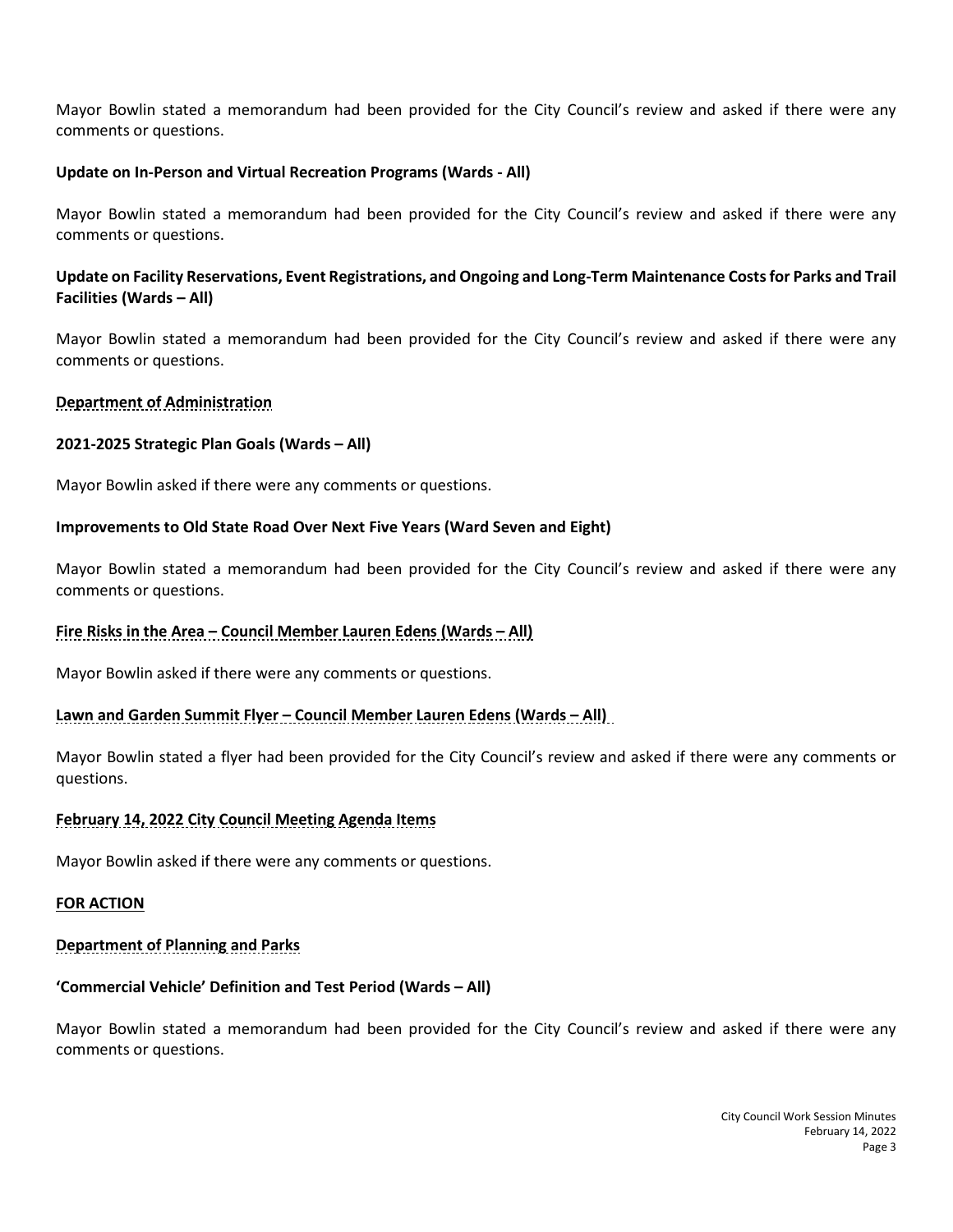Discussion was held regarding the following: providing image examples of a commercial vehicle, what the proposed definition would change relative to the current definition, what neighborhoods would see with the proposed change, origination of revising the commercial vehicle definition, weight ratings affecting what would meet the commercial vehicle definition, complaints from residents or a lack thereof, employers shifting responsibility of commercial vehicles onto employees, residents being unaware of a test period and its effect on a test period, effected residential districts, situations that could inadvertently create a burden, suspension of certain ordinances per Resolution 2020-11, considering other details of a commercial vehicle such as vehicle wraps, and considering residential areas where vehicles are more visible.

## **Consultant Proposal for Development of Design/Engineering Plan for Village Green (Ward Eight)**

Mayor Bowlin stated a memorandum had been provided for the City Council's review and asked if there were any comments or questions.

Discussion was held regarding the following: total expenditures, funding source, and adding the pavilion to the design/engineering plan.

A motion was made by Council Member Bartoni, seconded by Council Member Dodwell, to move forward with the department's recommendation. A voice vote was taken with an affirmative result, and the motion was declared passed.

## **Administration/Public Works Committee**

## **Waste Connections Discussion (Wards – All)**

Rob Gill and Linda Jones with Waste Connections answered questions from the City Council.

Discussion was held regarding the following: current contract with Waste Connections, missed waste pickups, updating maps, notifying customers via call blasts and the Waste Connections app, Waste Connections call center hours of operations, notifying customers about delayed pickups, assessing penalties outlined in the contract, using the e-newsletter to inform residents about the app, and crediting residents for missed collections.

**EXECUTIVE [CLOSED] SESSION: Legal actions, causes of action or litigation involving a public governmental body and any confidential or privileged communications between a public governmental body or its representatives and its attorneys [RSMO 610.021(1) 1994].**

The executive session was postponed to the February 28th City Council meeting.

#### **MISCELLANEOUS**

## **Receive and File**

P.Z. 27-21 Johann E. Sanchez, 2511 Hickory Manor Drive, Wildwood, Missouri 63011, c/o Niki Rosario, Sunpro Solar, 8124 Bunkum Road, Caseyville, Illinois 62232 – A request for a Conditional Use Permit (CUP) in the R-3 10,000 square foot Residence District, with a Planned Environment Unit (PEU) (Street Address: 2511 Hickory Manor Drive/Locator Number: 23V421021), for the installation of roof-mounted solar panels, which are to be placed on the rear of the dwelling, but due to the lot having double-frontage, are to be situated as to be visible from the adjoining roadway (Taylor Road). This request is to be reviewed in accordance with Chapter 415.140 R-3 10,000 square foot Residence District Regulations of the City of Wildwood Zoning Ordinance, which establishes standards and requirements for the installation of solar panels. The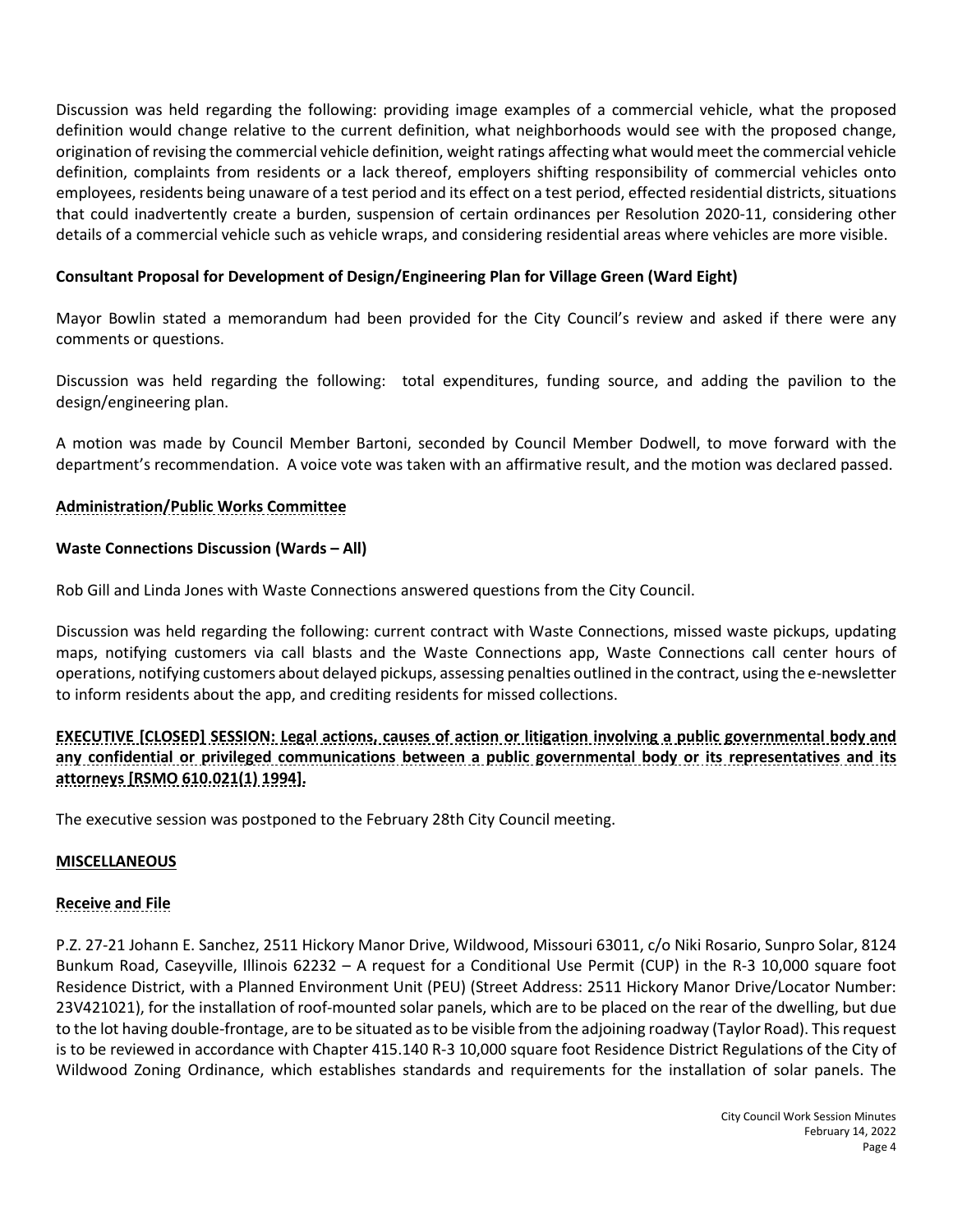requested permit is required due to the panels' placement on the rear facing area of the roofs of the dwelling and would be visible from the adjoining roadway. (Ward Five)

Director of Planning Joe Vujnich spoke to the requested CUP.

## **ADJOURNMENT**

A motion was made by Council Member Gillani, seconded by Council Member Jakcsy, to adjourn the Work Session at 7:04 p.m. A voice vote was taken with an affirmative result and the motion was declared passed.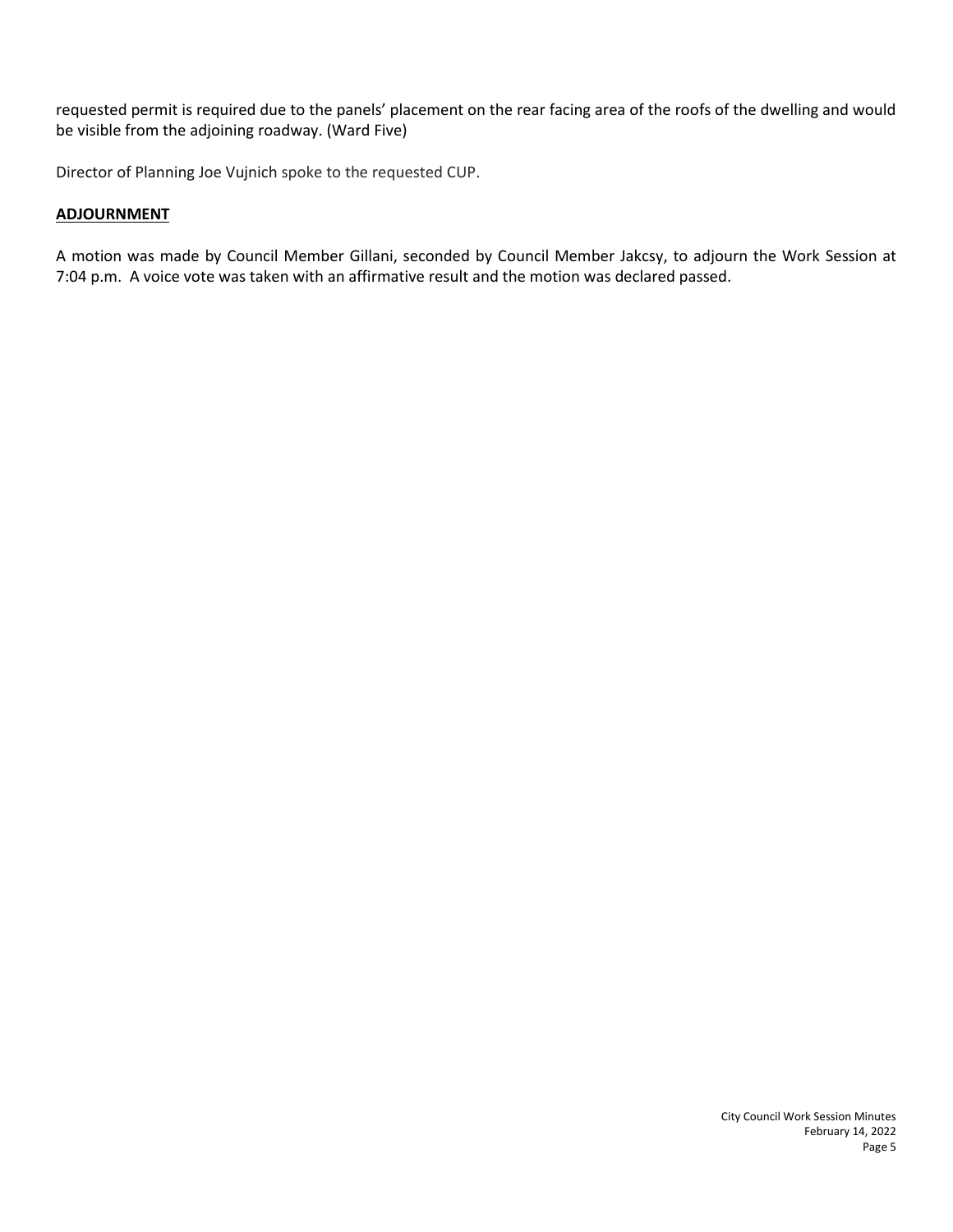

## **CITY OF WILDWOOD February 14, 2022, RECORD OF PROCEEDINGS**

**CITY OF WILDWOOD MEETING OF CITY COUNCIL WILDWOOD CITY HALL 16860 MAIN STREET WILDWOOD, MO 63040**

The meeting was called to order at 7:08 P.M.

A roll call was taken, with the following results:

| <b>Present at Roll Call:</b> | Council Member Michael Gillani                   |
|------------------------------|--------------------------------------------------|
|                              | Council Member Rob Jakcsy                        |
|                              | Council Member Dave Bertolino*                   |
|                              | Council Member Katie Dodwell                     |
|                              | <b>Council Member Scott Ottenberg</b>            |
|                              | <b>Council Member Lauren Edens</b>               |
|                              | Council Member Joe Garritano*                    |
|                              | Council Member Rob Rambaud*                      |
|                              | Council Member Debra Smith McCutchen             |
|                              | Council Member Joe Farmer                        |
|                              | Council Member Tracey Nyhan                      |
|                              | <b>Council Member Don Bartoni</b>                |
|                              | Council Member Teresa Clark                      |
| Absent:                      | Council Member Nathan Hopper                     |
|                              | Council Member Dan Flaschar                      |
| Also present:                | Mr. Joe Vujnich, Director of Planning and Parks* |
|                              | Mr. Rick Brown, Director of Public Works*        |
|                              | Mr. John Young, City Attorney                    |
|                              | Ms. Megan Eldridge, City Clerk                   |
|                              | Mr. Steve Cross, City Administrator              |
|                              | Mr. Travis Newberry, Senior Planner              |
|                              | *via video conference                            |

#### **PLEDGE OF ALLEGIANCE**

Mayor Bowlin led the Pledge of Allegiance.

#### **APPROVAL OF MINUTES**

City Council Minutes February 14, 2022 Page 1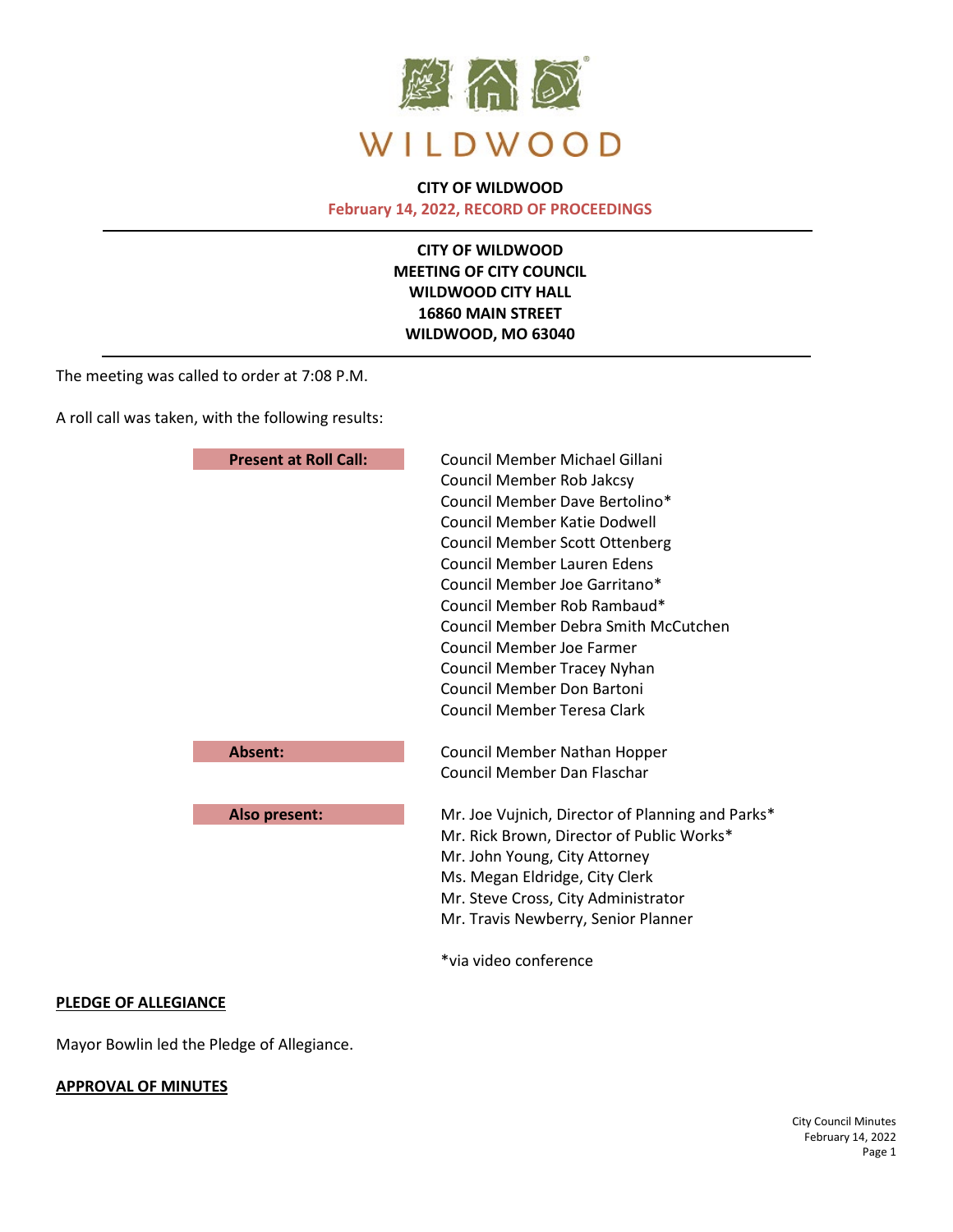The minutes of the January 24, 2022, City Council meeting were submitted for approval. A motion was made by Council Member Ottenberg, seconded by Council Member Farmer, to approve the minutes of the January 24, 2022, City Council meeting. A voice vote was taken with an affirmative result and the motion was declared passed.

## **PUBLIC PARTICIPATION**

None.

## **MAYOR ANNOUNCEMENTS AND APPOINTMENTS**

None.

## **PUBLIC HEARING(S)**

**P.Z. 23 and 23a-21 Westridge Commons, McBride Berra Land Company, LLC., c/o Jeannie M. Aumiller, 17415 North Outer Forty Road, Chesterfield, Missouri 63005** – A request for a modification from the 'Workplace District' Designation of the Town Center Regulating Plan to the 'Neighborhood General' District, on a 2.51 acre tract of land consisting of five (5) lots of record, all being located on the north and south sides of New College Avenue, between State Route 109 and West Avenue (Street Addresses: 17001, 17002, 17005, 17006, and 17010 New College Avenue/St. Louis County Locator Numbers: 24V420362, 24V420351, 24V420313, 24V420340, and 24V420331). Accompanying the aforementioned Regulating Plan modification is a request for a change in zoning from the Amended C-8 Planned Commercial District (P.Z. 14-01 McLain Partners) to the R-6A 4,000 square foot Residence District, with a Planned Residential Development Overlay District (PRD), for the same tract of land. These requests seek to modify the use of the subject tract of land from its current vacant and undeveloped commercial status to a residential type of use. Proposed Use: A total of eighteen (18), attached single-family dwellings, on individual lots of record, with common ground, and required public space areas. (Ward Eight)

Director of Planning Joe Vujnich provided an overview of the proposed modification and recommendation by the department.

Discussion was held regarding the following: front elevations of dwellings, depictions of proposed PRD, direction the garage entrances will face, front of dwellings facing New College Avenue, siding types, and homogeneity with Westridge Centre buildings.

A motion was made by Council Member Gillani, seconded by Council Member Bartoni, to have legislation prepared as recommended by the department. A voice vote was taken with an affirmative result and the motion was declared passed.

**P.Z. 29-21 1045 Babler Park Drive, c/o David Spitznagel, 1045 Babler Park Drive, Wildwood, Missouri 63005** – A request for a change in zoning from the FPPS Floodplain Parks and Scenic District and PS Park and Scenic District to the FPNU Floodplain Non-Urban Residence District and NU Non-Urban Residence District upon a parcel of ground that is 6.53 acres in size, which is located on the west side of Babler Park Drive (State Route BA), north of its intersection with Pond Road. The property was previously part of Babler State Park but was sold into private ownership by the State of Missouri. Such sale, and now the property's use for residential purposes, necessitates the request for zoning change. (Ward One)

Director of Planning Joe Vujnich provided an overview of the proposed zoning change and the recommendation of the department.

A motion was made by Council Member Clark, seconded by Council Member Brost, to proceed with preparing legislation as recommended by the department. A voice vote was taken with an affirmative result and the motion was declared passed.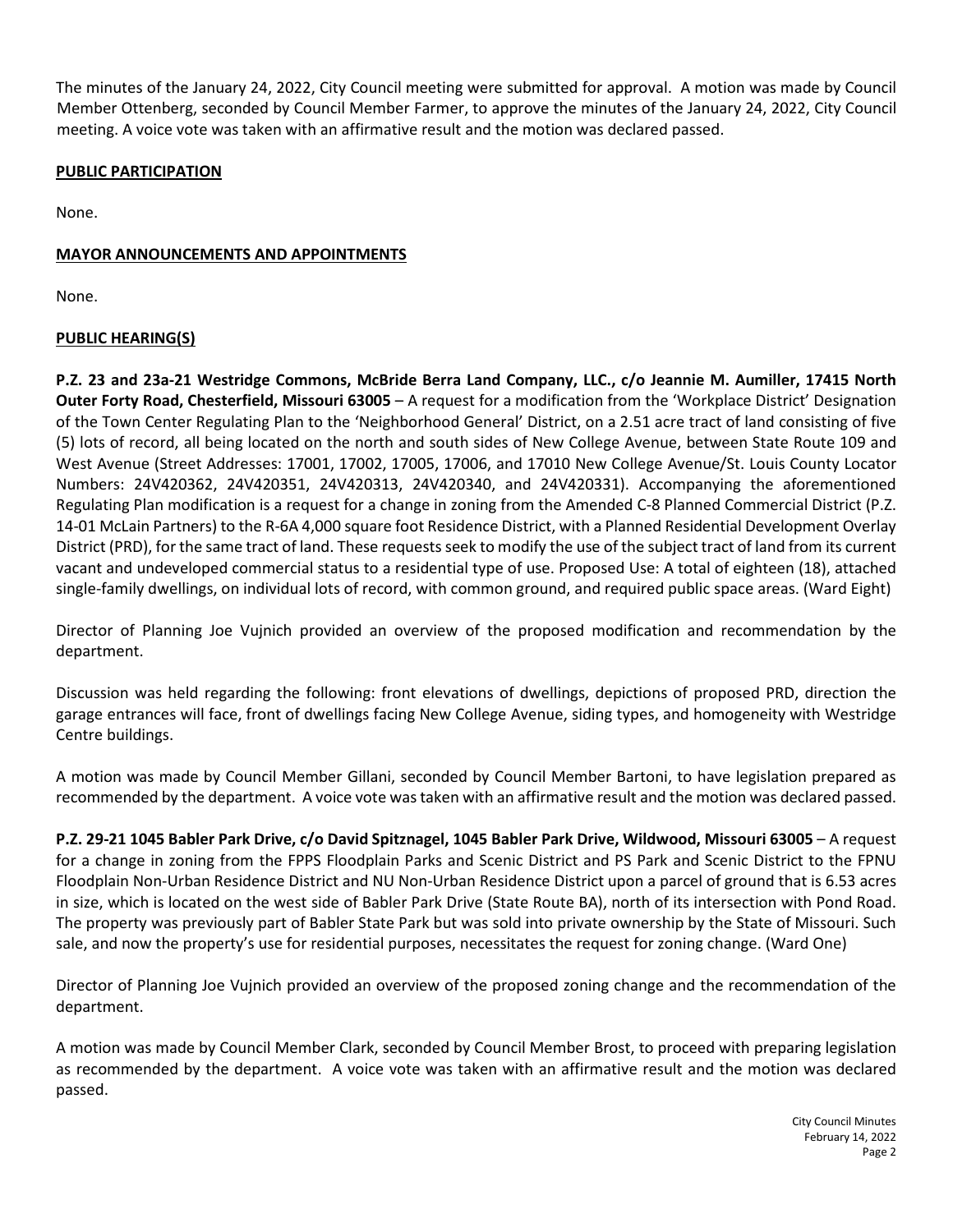#### **UNFINISHED BUSINESS**

**BILL #2667** AN ORDINANCE OF THE CITY OF WILDWOOD, MISSOURI, AUTHORIZING THE MAYOR TO EXECUTE THE ATTACHED DEED, EXHIBIT, AND OTHER DOCUMENTATION, WHICH THEREBY WILL GRANT A TWO HUNDRED (200) SQUARE FOOT EASEMENT ONTO A PUBLIC PROPERTY TO THE UNION ELECTRIC COMPANY, D/B/A AMEREN MISSOURI, WHICH WOULD BE LOCATED ON THE WESTERN END OF KOHN PARK. *Recommended by the Department of Planning* (Second Reading) (Ward One)

Direct Budgetary Impact: None Funding Source: N/A Strategic Plan Goal: N/A

A motion was made by Council Member Brost, seconded by Council Member Clark, for the second reading of Bill #2667. A voice vote was taken with an affirmative result and the motion was declared passed. Bill #2667 was read for the second time by title only.

A roll call vote was taken for the approval of Bill #2667 with the following results: Aye – Gillani, Jakcsy, Bertolino, Dodwell, Ottenberg, Edens, Brost, Garritano, Rambaud, McCutchen, Farmer, Nyhan, Bartoni, and Clark Nay – None Abstain – None Absent – Hopper and Flaschar Whereupon Mayor Bowlin declared Bill #2667 approved and it becomes Ordinance #2667.

**BILL #2668** AN ORDINANCE OF THE CITY OF WILDWOOD, MISSOURI, AUTHORIZING A MINOR SUBDIVISION PLAT THAT WILL RESULT IN THE CREATION OF THREE (3) LOTS OF RECORD, ALL OVER TEN (10) ACRES IN SIZE, WHICH ARE TRACT OF LAND BEING PART OF THE SOUTHWEST QUARTER (¼) OF SECTION 9, TOWNSHIP 44 NORTH, RANGE 3 EAST, OF THE 5<sup>TH</sup> PRINCIPAL MERIDIAN, WITH SUCH BEING MORE SPECIFICALLY LOCATED ON THE SOUTH SIDE OF MANCHESTER ROAD, NORTH OF MELROSE ROAD, WHICH WILL HEREAFTER BE KNOWN AS THE "ZEISER FARMS." *Recommended by the Department of Planning* (Second Reading) (Ward Six)

Direct Budgetary Impact: None Funding Source: N/A Strategic Plan Goal: N/A

A motion was made by Council Member Jakcsy, seconded by Council Member Rambaud, to postpone Bill #2668 to the February 28th City Council meeting. A voice vote was taken with an affirmative result and the motion was declared passed.

#### **NEW BUSINESS**

**BILL #2669** AN ORDINANCE OF THE CITY OF WILDWOOD, MISSOURI, AUTHORIZING A MINOR SUBDIVISION PLAT OF A TEN (10) ACRE PROPERTY THAT IS LOCATED WITHIN THE SHILOH SUBDIVISION (SHILOH OAKS LANE), WHICH WOULD THEREBY CREATE THREE (3) LOTS, ALL BEING WITHIN FRACTIONAL SURVEY SECTION 33, TOWNSHIP 45 NORTH, RANGE 3 EAST, WITH NO PARCEL OF GROUND LESS THAN THREE (3) ACRES IN SIZE, AND NOW KNOWN HEREAFTER AS THE "JGH SUBDIVISION." *Recommended by the Department of Planning* (First Reading) (Ward One)

Direct Budgetary Impact: None Funding Source: N/A Strategic Plan Goal: N/A

> City Council Minutes February 14, 2022 Page 3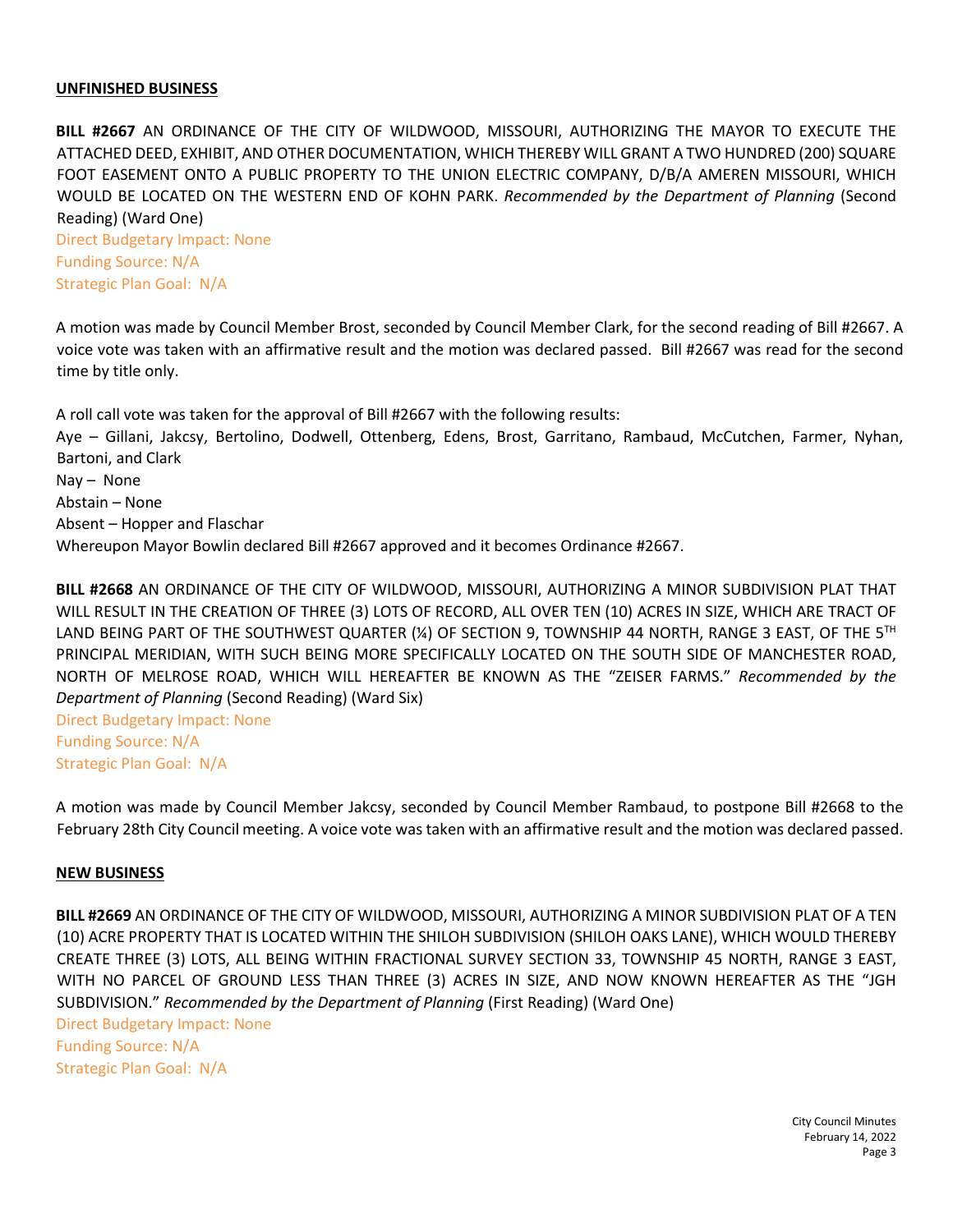A motion was made by Council Member Clark, seconded by Council Member Brost, for the first reading of Bill #2669. A voice vote was taken with an affirmative result and the motion was declared passed. Bill #2669 was read for the first time by title only.

A motion was made by Council Member Clark, seconded by Council Member Brost, for the second reading of Bill #2669. A voice vote was taken with an affirmative result and the motion was declared passed. Bill #2669 was read for the second time by title only.

A roll call vote was taken for the approval of Bill #2669 with the following results: Aye – Jakcsy, Bertolino, Dodwell, Ottenberg, Edens, Brost, Garritano, Rambaud, McCutchen, Farmer, Nyhan, Bartoni, Clark, and Gillani Nay – None Abstain – None Absent – Flaschar and Hopper Whereupon Mayor Bowlin declared Bill #2669 approved and it becomes Ordinance #2669.

**BILL #2670** AN ORDINANCE OF THE CITY OF WILDWOOD, MISSOURI, AUTHORIZING THE MAYOR TO EXECUTE AN AMENDED CONTRACT WITH WILSON HYDRO, L.L.C., FOR THE PROVISION OF PROFESSIONAL SERVICES IN SUPPORT OF THE WATERSHED EROSION TASK FORCE'S EFFORTS TO BEGIN THE PERMITTING PROCESS IN ASSOCIATION WITH FOUR (4) PROJECTS THAT WILL BE REQUIRED TO OBTAIN FEDERAL, STATE, AND LOCAL AGENCIES' APPROVALS, BEFORE CONSTRUCTION, ALL OF WHICH HAVE BEEN IDENTIFIED AS IN CRITICAL NEED OF REPAIR. *Recommended by the Watershed Erosion Task Force and the Planning and Parks Committee* (First Reading) (Wards – All)

Direct Budgetary Impact: Additional \$9,700 Funding Source: Capital Improvement Program FY2022 Strategic Plan Goal: Erosion Control

A motion was made by Council Member Brost, seconded by Council Member Farmer, for the first reading of Bill #2670. A voice vote was taken with an affirmative result and the motion was declared passed. Bill #2670 was read for the first time by title only.

**BILL #2671** AN ORDINANCE OF THE CITY OF WILDWOOD, MISSOURI, AUTHORIZING THE MAYOR TO EXECUTE A CONTRACT WITH TODD WAGNER, WAGNER & ASSOCIATES, TO PROVIDE PROFESSIONAL CONSULTING SERVICES RELATING TO THE RESERVE AT WILDWOOD PROJECT, A FIFTY (50) ACRE DEVELOPMENT SITE RECOMMENDED FOR ONE HUNDRED THIRTY-TWO (132) HOMESITES BY THE PLANNING AND ZONING COMMISSION. *Recommended by the Department of Planning and Parks* (First Reading) (Ward One)

Direct Budgetary Impact: \$14,325 Funding Source: Department of Planning Operating Budget

Strategic Plan Goal: N/A

A motion was made by Council Member Clark, seconded by Council Member Brost, for the first reading of Bill #2671. A voice vote was taken with an affirmative result and the motion was declared passed. Bill #2671 was read for the first time by title only.

**BILL #2672** AN ORDINANCE OF THE CITY OF WILDWOOD, MISSOURI, AUTHORIZING THE APPROVAL OF A REPLACEMENT DEPOSIT AGREEMENT, WITH EXTENSIONS OF THE ASSOCIATED LETTERS OF CREDIT, WHICH ARE MADE PART HEREOF AND ATTACHED HERETO, FOR THE "VILLAGES AT BRIGHTLEAF SUBDIVISION – PLAT ONE;" A SEVENTY-ONE (71) LOT RESIDENTIAL SUBDIVISION LOCATED IN SECTION ONE, TOWNSHIP 44 NORTH, RANGE 3 EAST, CITY OF WILDWOOD, ST. LOUIS COUNTY, MISSOURI, AND MORE SPECIFICALLY SITUATED ON THE NORTHWEST CORNER OF STATE ROUTE 100 AND TAYLOR ROAD. *Recommended by the Department of Planning* (First Reading) (Ward Five)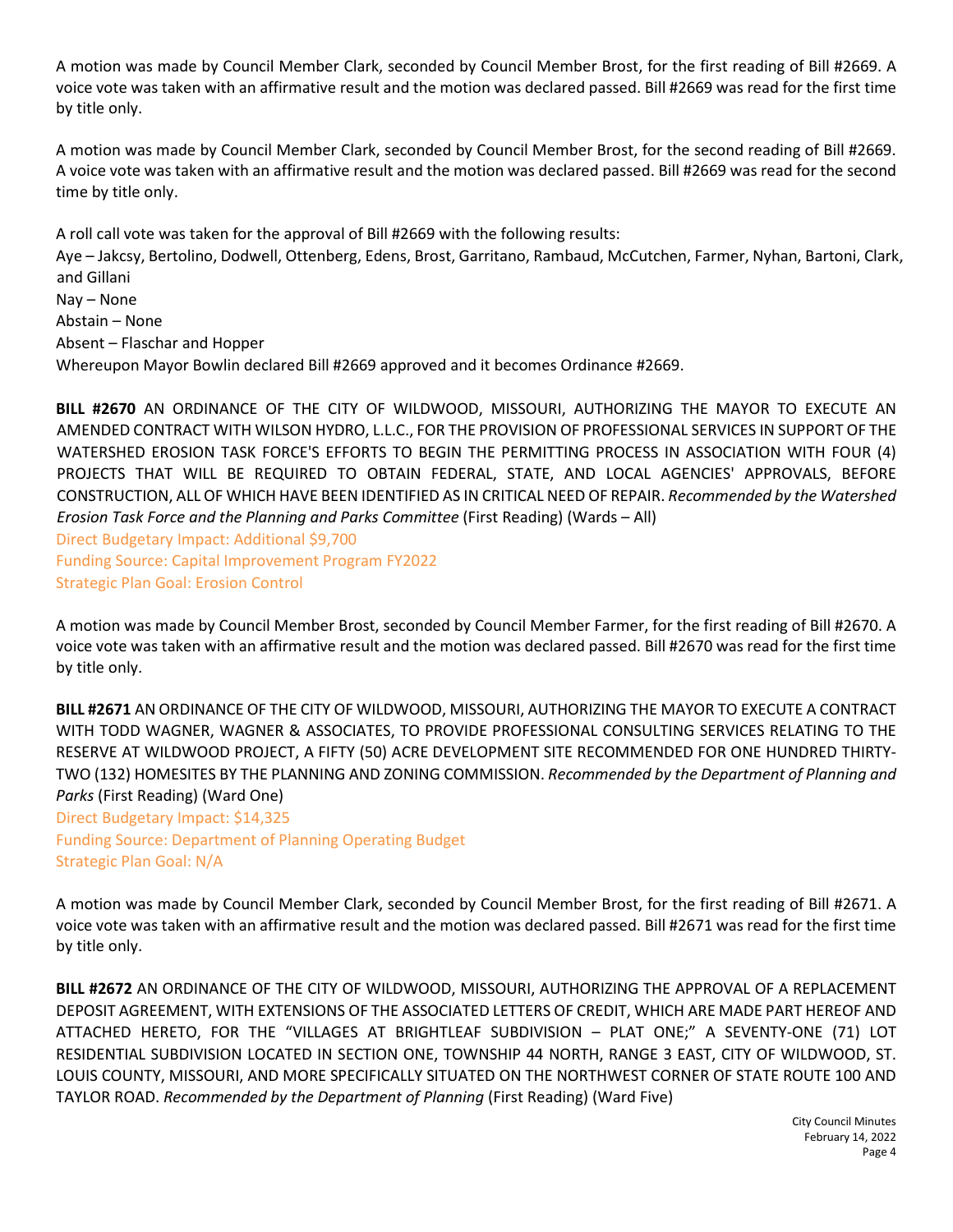Direct Budgetary Impact: None Funding Source: N/A Strategic Plan Goal: N/A

**BILL #2673** AN ORDINANCE OF THE CITY OF WILDWOOD, MISSOURI, AUTHORIZING THE APPROVAL OF A REPLACEMENT DEPOSIT AGREEMENT, WITH EXTENSIONS OF THE ASSOCIATED LETTERS OF CREDIT, WHICH ARE MADE PART HEREOF AND ATTACHED HERETO, FOR THE "VILLAGES AT BRIGHTLEAF SUBDIVISION – PLAT TWO;" A NINETEEN (19) LOT RESIDENTIAL SUBDIVISION LOCATED IN THE SECTION ONE, TOWNSHIP 44 NORTH, RANGE 3 EAST, CITY OF WILDWOOD, ST. LOUIS COUNTY, MISSOURI, AND MORE SPECIFICALLY SITUATED ON THE NORTHWEST CORNER OF STATE ROUTE 100 AND TAYLOR ROAD. *Recommended by the Department of Planning* (First Reading) (Ward Five)

Direct Budgetary Impact: None Funding Source: N/A Strategic Plan Goal: N/A

A motion was made by Council Member McCutchen, seconded by Council Member Bertolino, for the first reading of Bill #2672 and Bill #2673. A voice vote was taken with an affirmative result and the motion was declared passed. Bill #2672 and Bill #2673 was read for the first time by title only.

**BILL #2674** AN ORDINANCE OF THE CITY OF WILDWOOD, MISSOURI, AUTHORIZING THE MAYOR TO EXECUTE ALL DOCUMENTS AND OTHER ITEMS THAT ARE NECESSARY TO VACATE A MULTIPLE-USE TRAIL EASEMENT TO THE BENEFIT OF THE CITY OF WILDWOOD, AND THEN, THEREAFTER, RE-ESTABLISH THE SAME AT A NEW LOCATION WITHIN THE MANORS AT THE MEADOWS OF CHERRY HILLS SUBDIVISION, OF WHICH THE THREE (3) TRUSTEES HAVE AGREED AND SIGNED SAID INSTRUMENTS TO THIS EFFECT AND THEREBY APPROVING SUCH. *Recommended by the Planning and Parks Committee* (First Reading) (Ward Eight)

Direct Budgetary Impact: None Funding Source: N/A Strategic Plan Goal: N/A

A motion was made by Council Member Gillani, seconded by Council Member Jakcsy, for the first reading of Bill #2674. A voice vote was taken with an affirmative result and the motion was declared passed. Bill #2674 was read for the first time by title only.

## **RESOLUTIONS**

**RESOLUTION #2022-6** A RESOLUTION OF THE CITY COUNCIL OF THE CITY OF WILDWOOD, MISSOURI, THAT HEREBY ENDORSES AND COMMITS THE SUM OF SEVEN HUNDRED THOUSAND DOLLARS (\$700,000.00), REPRESENTING THE COMMUNITY'S MATCH AS THE PROJECT SPONSOR AND APPLICANT TO THE LAND AND WATER CONSERVATION FUND (LWCF), FOR THE DEVELOPMENT OF THE FIRST PHASE OF WILDWOOD'S "VILLAGE GREEN" PROJECT. *Recommended by Planning and Parks Committee* (Ward Eight)

Direct Budgetary Impact: \$700,000 (FY2023) Funding Source: Capital Improvement Program FY2023 Strategic Plan Goal: Enhanced Green Space

A motion was made by Council Member Gillani, seconded by Council Member Bartoni, for the adoption of Resolution #2022-6. Resolution #2022-6 was read into the record.

Discussion was held regarding the following: including an overview of Phase 1 with the application.